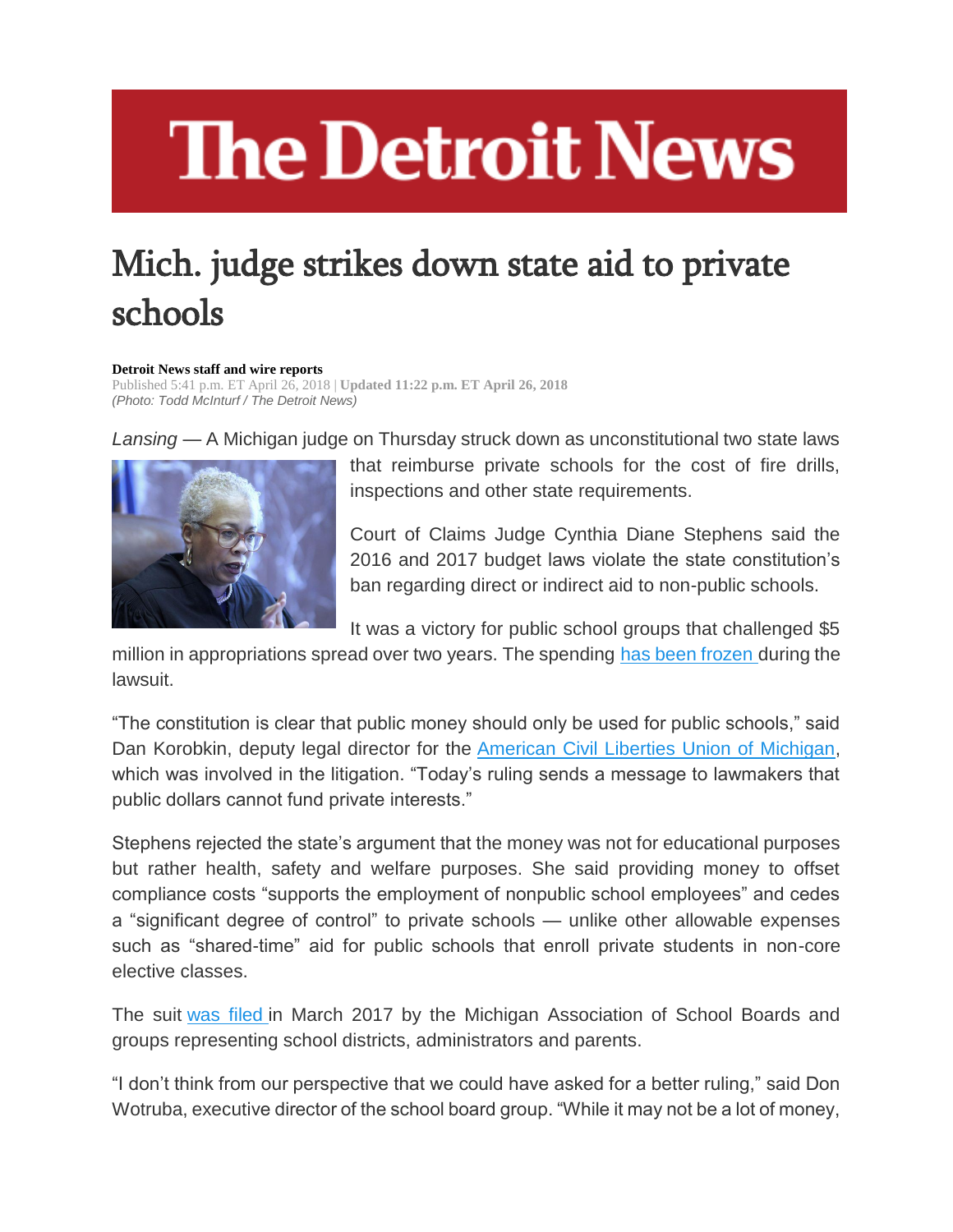it at least at this level of the courts closes the door on the Legislature trying to move further in this direction."

A state budget office spokesman declined to comment, saying lawmakers had requested the spending, not Gov. Rick Snyder. In 2016, after he signed a budget with an initial \$2.5 million in aid to help cover private schools' costs to comply with mandates, the Republican governor sought an advisory opinion from the state Supreme Court on whether the spending was constitutional.

A representative for Snyder also declined comment Thursday night.

The governor has proposed eliminating the \$2.5 million allotment in 2018 and 2019 budgets. But House lawmakers included the controversial funding for the third year running in an early draft of the 2019 budget approved this month.

When the school and parent groups filed the lawsuit last year in state court to block the \$2.5 million that lawmakers put in the state budget in 2017 to fund mandates on nonpublic schools, they argued the state constitution's so-called Blaine Amendment, passed by voters in 1970 as "Proposal C," prevents public dollars from going to non-public schools.

Courts have interpreted the amendment to bar state support for general educational programs unless the main effect is to further a "substantial" governmental purpose.

In 2000, state voters defeated by 69-31 percent a ballot proposal to let parents in some struggling school districts use up to \$3,100 in public money to pay for their child's tuition at a private or religious school. The effort was led by Grand Rapids area school choice advocate Betsy DeVos, who became President Donald Trump's education secretary in 2017. Voters overwhelmingly defeated a similar voucher proposal in 1978.

"We all need to be clear on the fact that most people in Michigan want public funds to be used for public schools," said Steven Norton, executive director of [Michigan Parents for](http://www.mipfs.org/)  [Schools,](http://www.mipfs.org/) which joined the ACLU's lawsuit last year.

The move is significant because "the amount of funds available for the public schools in Michigan represents an important policy matter for the state," said Larry Dubin, a law professor at the University of Detroit Mercy. "There has been a lot of criticism that sufficient funds have not been made available. To that extent, this decision seems to be a step in the direction of alleviating that problem."

Others are not pleased, though. Some advocates have claimed the appropriation is legally sound because the budget specifies the private school funding is for purposes